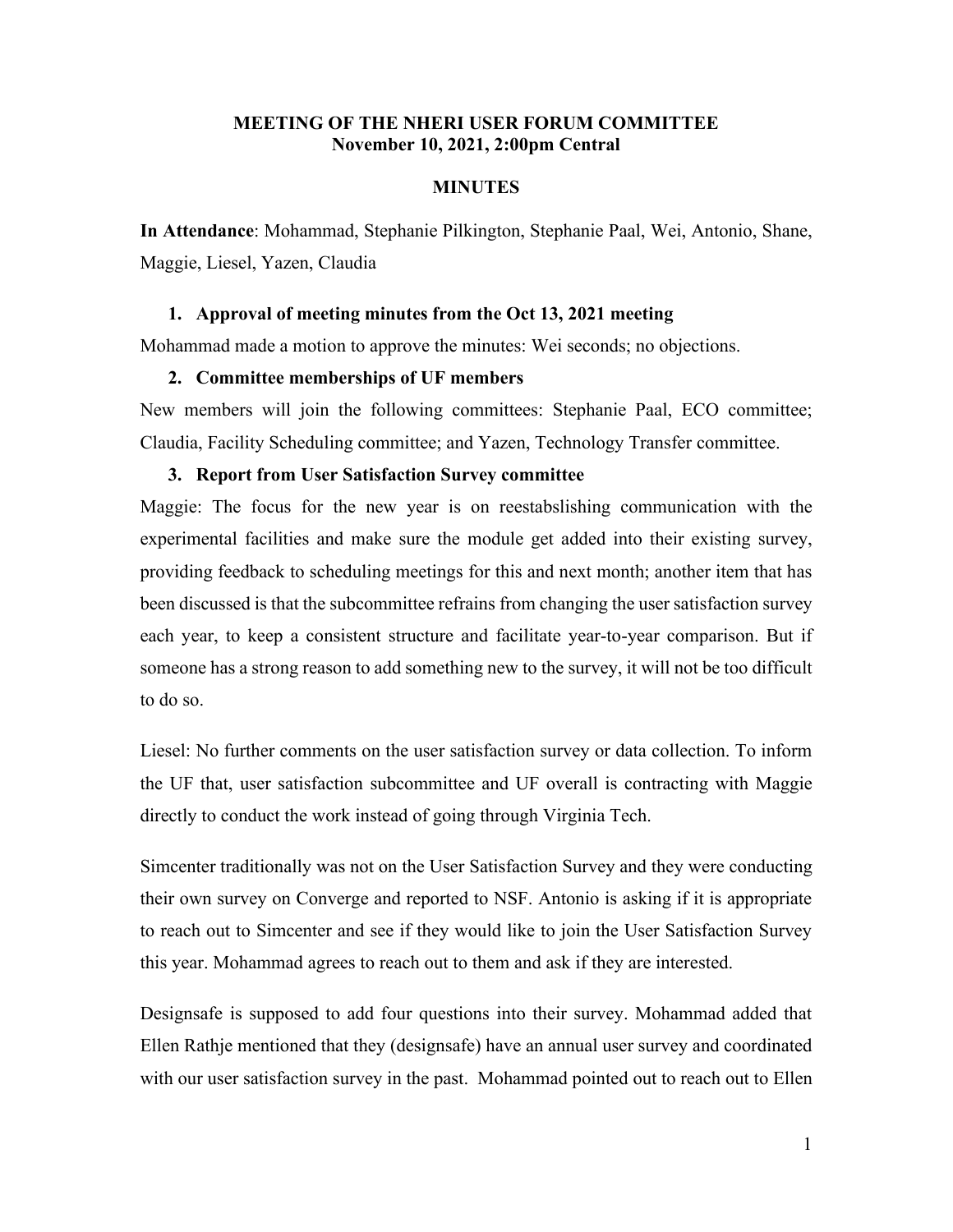again to coordinate this survey effort. And Maggie agrees.

Antonio asks for confirmation if Simcenter will be included in the user satisfaction survey this year, and if not, is there a plan to include Simcenter in the user satisfaction survey in the near future. Mohammad added that he will work with Maggie to reach out further with Simcenter on this issue and confirm, especially now Maggie's contract is in place.

Mohammad mentions adding a set of survey items to give the facilities an opportunity to explain what they have done or provide any evidence to improve their user satisfaction rating. Liesel indicates this type of questions will only be able to be responded by the facilities but will be difficult to verify by the users. Antonio indicates that these ideas (and many other good ideas) should be considered and possibly included for the next cycle of the survey, but maybe not to the current round of survey.

#### **4. Report from NCO representatives**

Stephanie Pilkington attended the NCO meeting and indicate the main items are: *i*) the survey distribution and *ii*) facility will provide monthly report on data usage.

Antonio mentions the workshop for the science plan that will take place in June and prepare a document to NSF to address the review comments received on the NCO proposal. Some of the comments are the metrics to measure how well we do and how to address diversity in the committees in NHERI.

### **5. Report from ECO representatives**

Stephanie Pilkington provides an overview for the ECO committee, which is specialized in the education and outreach effort.

Antonio mentions that at the coming summer institute, NHERI can support an in-person session for User Forum as a social event for networking June 20 to 22. Antonio indicates that the budget may need to be checked to make sure everyone can travel in-person.

## **6. Report from Facilities Scheduling representatives**

Wei provides an update on the facility scheduling committee. The facility scheduling committee had a meeting on Nov 6. It covered the following items: